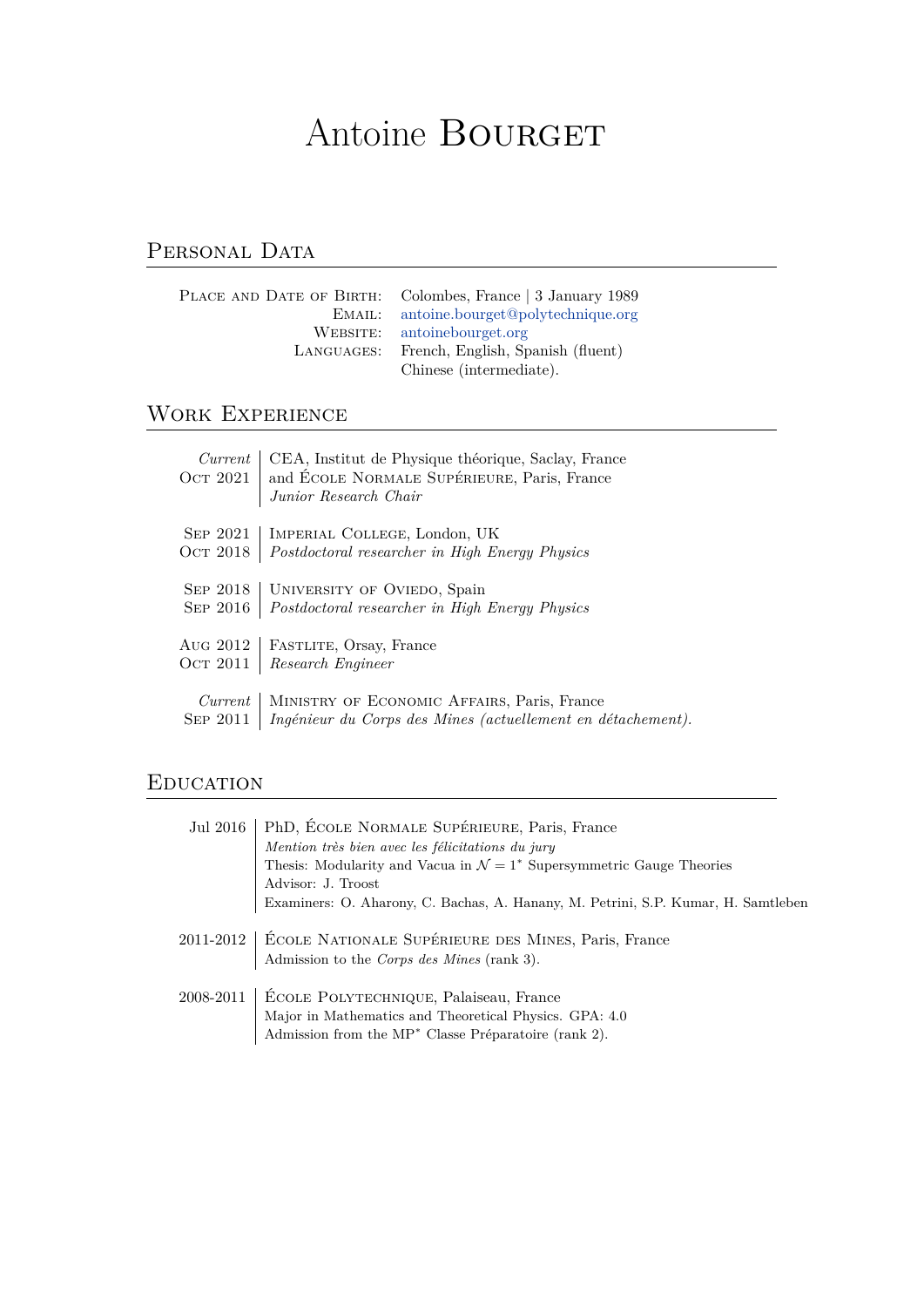| January 2021   50th British Universities Summer School in Theoretical Elementary<br>Particle Physics (BUSSTEP), Queen Mary University, London. |
|------------------------------------------------------------------------------------------------------------------------------------------------|
| 2020-2021   Lectures on Algebraic singularities in Physics<br>MSc in Quantum Fields and Fundamental Forces<br>Imperial College London.         |
|                                                                                                                                                |
| $2014\text{-}2016\ \textcolor{red}{\big }$ TA in QUANTUM MECHANICS Undergrad level, ENS Paris.                                                 |
|                                                                                                                                                |
| $2015\text{-}2016\text{ } \bigg \begin{array}{c}\text{TA in GENERAL RELATIVITY}\\\text{MSc level, ENS Paris.}\end{array}\bigg $                |
|                                                                                                                                                |

I have supervised several students over the last few years:

- 2022: Rodrigue Orageux (M1, ENS Paris, *Formalisme ADM de la Relativité Générale*).
- 2021: Théodore Bertrand (M1, ENS Paris, *Quivers in String Theory: an Introduction*)
- 2021: Diogo Santos (M3R, Imperial College London, *An Introduction to Quivers in 3d N = 4 Superconformal Field Theories*)
- 2020: Min Lin (Undergraduate Research Opportunities Programme, Imperial College London, *Theories of class S*)
- 2020: Hai Châu Nguyên (L3, ENS Lyon, *Classification des algèbres de Lie complexes, motivations physiques et carquois*)

## Activities

- Reviewer for JHEP, Nuclear Physics B, AMS Math Reviews.
- Organizer of the workshop at the Simons Center, *5d N=1 SCFTs and Gauge Theories on Brane Webs* (2020, postponed in 2021). <http://scgp.stonybrook.edu/archives/33275>
- Organizer of the String Theory seminars, London Triangle and Polygon seminars (2020- 2021).
- Organizer of the Imperial College Theory Group Seminar series (2018-2020).
- Organizer of the SCGSC 2016 ([website](https://sites.google.com/site/scgsc2016/)).
- Creator and organizer of the student and postdoc seminar series at IPhT, Saclay.
- Organization of the Institute Retreat of IPhT, Autrans, France.

#### **OUTREACH**

- **Channel Scientia Egregia** on Youtube, filling the gap between undergrad and research level in math and theoretical physics (*>* 150*,* 000 hours total views). <https://www.youtube.com/user/antoinebrgt>
- Other outreach organizations: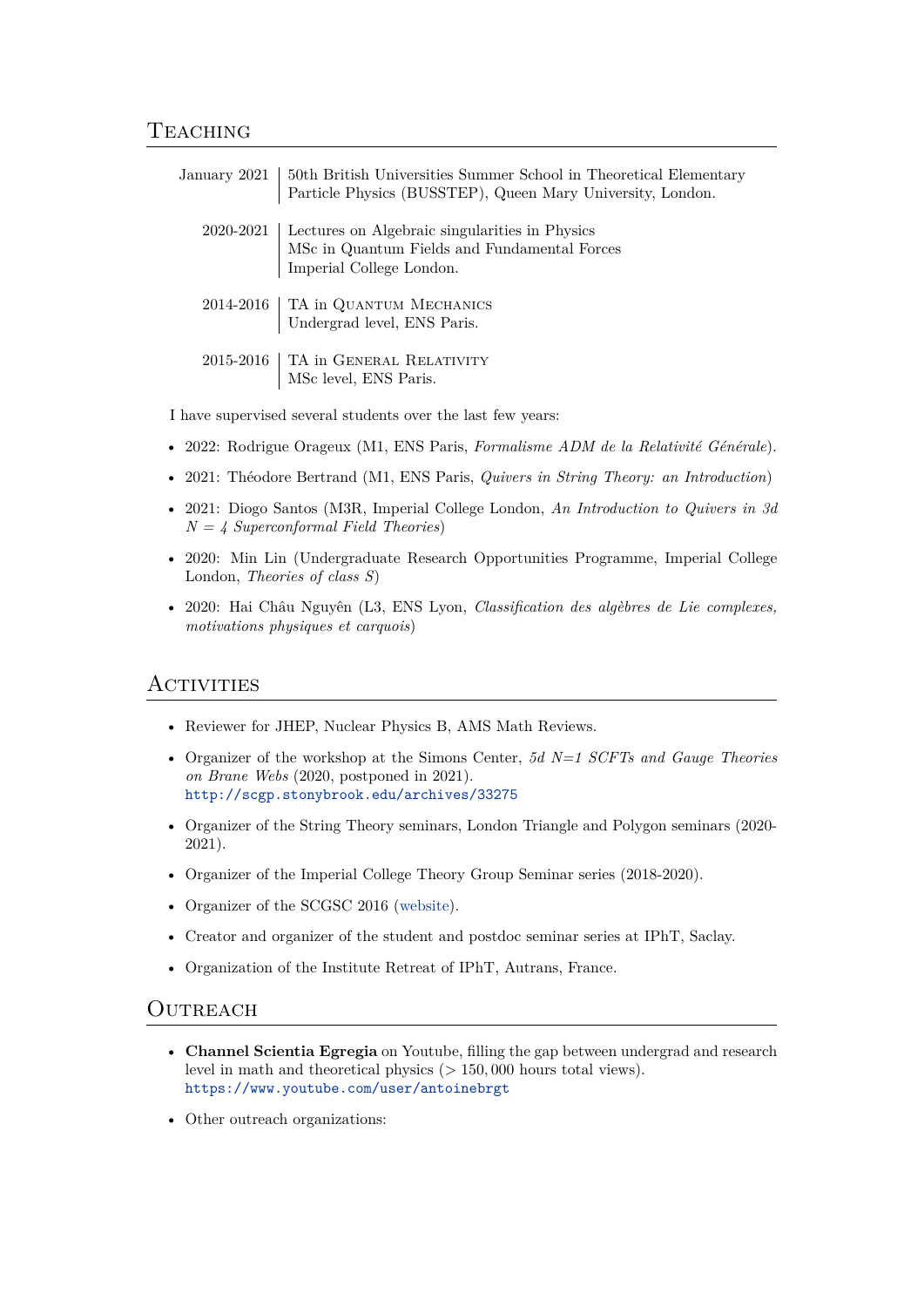- **–** *[I'm a Scientist](https://imascientist.org.uk/)* (connecting scientists with highschool in the UK)
- **–** Imperial College Science Forum
- **–** [TALENS](https://pesu.ens.fr/talens/) association (maths and physics classes in disadvantaged highschools)
- **–** [Phyique pour tous](https://tilloy.wordpress.com/teaching/physique-pour-tous/) (lectures at ENS)

#### **PUBLICATIONS**

All my publications are available at <https://inspirehep.net/authors/1394491>.

- A. Bourget, J. F. Grimminger, A. Hanany, and Z. Zhong, *The Hasse Diagram of the Moduli Space of Instantons*. [\[arXiv:2202.01218\]](https://arxiv.org/abs/2202.01218)
- A. Bourget, A. Dancer, J. F. Grimminger, A. Hanany, and Z. Zhong, *Partial Implosions and Quivers*. [\[arXiv:2112.10825\]](https://arxiv.org/abs/2112.10825)
- A. Bourget, J. F. Grimminger, A. Hanany, Rudolph Kalveks and Z. Zhong, *Higgs Branches of U/SU Quivers via Brane Locking*. [\[arXiv:2111.04745\]](https://arxiv.org/abs/2111.04745)
- A. Bourget, J. F. Grimminger, M. Martone and G. Zafrir, *Magnetic quivers for rank 2 theories*. [\[arXiv:2110.11365\]](https://arxiv.org/abs/2110.11365)
- A. Bourget and A. Hanany, *Hasse diagrams and Higgs branches*, in *The Pollica perspective on the (super)-conformal world*. J.Phys.A 54 (2021) 30, 303001. [\[CERN Document Server\]](http://cds.cern.ch/record/2776592)
- A. Bourget, J. F. Grimminger, A. Hanany, Rudolph Kalveks, M. Sperling and Z. Zhong, *Folding Orthosymplectic Quivers*. JHEP 12 (2021) 070. [\[arXiv:2107.00754\]](https://arxiv.org/abs/2107.00754)
- G. Arias-Tamargo, A. Bourget and A. Pini, *Discrete gauging and Hasse diagrams*, SciPost Phys. 11 (2021) 2, 026. [\[arXiv:2105.08755\]](https://arxiv.org/abs/2105.08755)
- A. Bourget, A. Dancer, J. F. Grimminger, A. Hanany, F. Kirwan and Z. Zhong, *Orthosymplectic Implosions*, JHEP 08 (2021) 012. [\[arXiv:2103.05458\]](https://arxiv.org/abs/2103.05458)
- A. Bourget, J. F. Grimminger, A. Hanany, M. Sperling and Z. Zhong, *Branes, Quivers, and the Affine Grassmannian*. [\[arXiv:2102.06190\]](https://arxiv.org/abs/2102.06190)
- M. van Beest, A. Bourget, J. Eckhard and S. Schafer-Nameki, *(5d RG-flow) Trees in the Tropical Rain Forest*, JHEP 03 (2021) 241. [\[arXiv:2011.07033\]](https://arxiv.org/abs/2011.07033)
- A. Bourget, Simone Giacomelli, J. F. Grimminger, A. Hanany, M. Sperling and Z. Zhong, *S-fold magnetic quivers*, JHEP 02 (2021) 054. [\[arXiv:2010.05889\]](https://arxiv.org/abs/2010.05889)
- M. van Beest, A. Bourget, J. Eckhard and S. Schafer-Nameki, *Symplectic Leaves and 5d Higgs Branches in the Polygonesian Tropical Rain Forest*, JHEP 11 (2020) 124. [\[arXiv:2008.05577\]](https://arxiv.org/abs/2008.05577)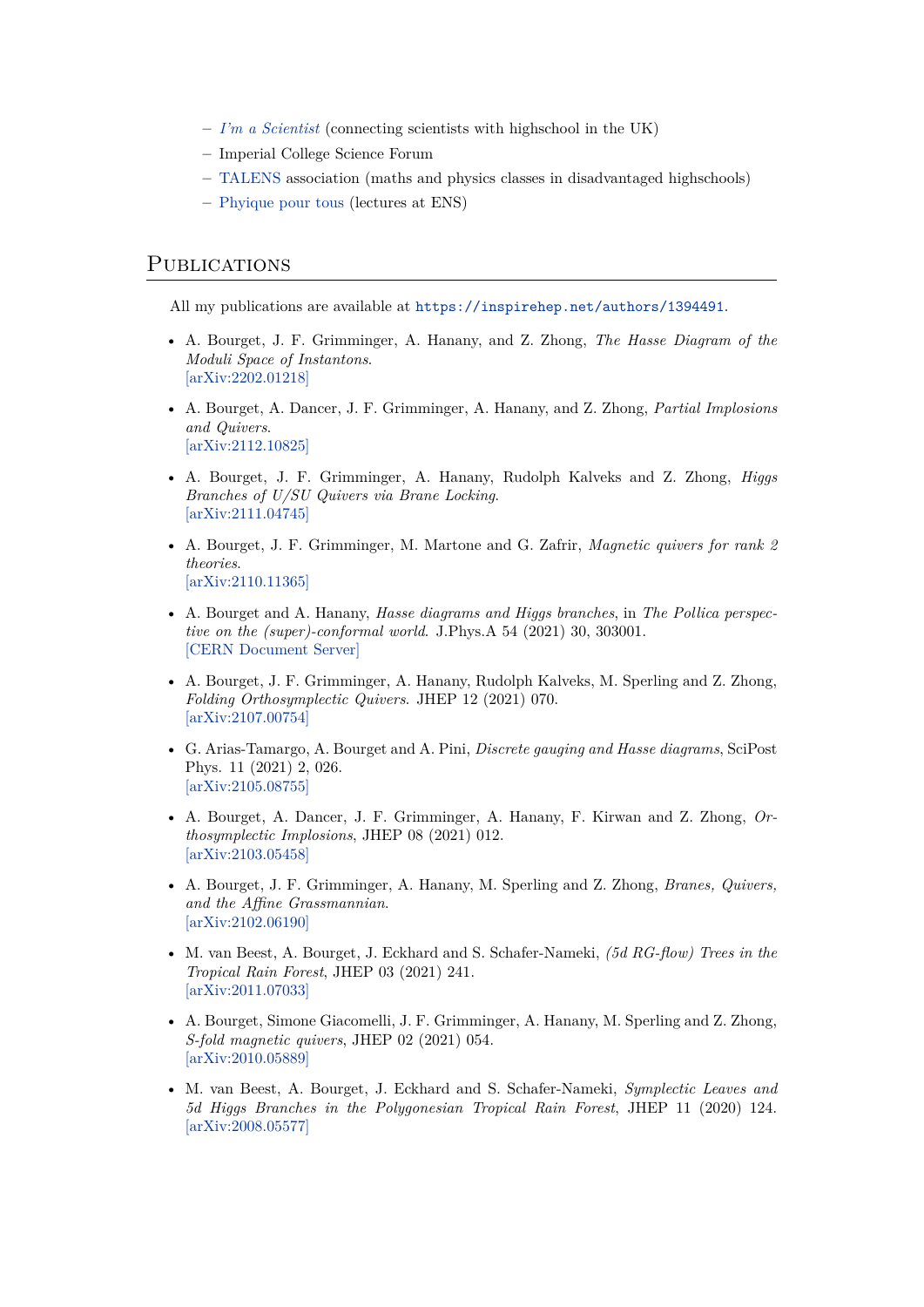- A. Bourget, J. F. Grimminger, A. Hanany, Rudolph Kalveks, M. Sperling and Z. Zhong, *Magnetic Lattices for Orthosymplectic Quivers*, JHEP 12 (2020) 092. [\[arXiv:2007.04667\]](https://arxiv.org/abs/2007.04667)
- A. Bourget, J. F. Grimminger, A. Hanany, M. Sperling, G. Zafrir and Z. Zhong, *Magnetic quivers for rank 1 theories*, JHEP 09 (2020) 189. [\[arXiv:2006.16994\]](https://arxiv.org/abs/2006.16994)
- A. Bourget, A. Hanany, and D. Miketa, *Quiver origami: discrete gauging and folding*. [\[arXiv:2005.05273\]](https://arxiv.org/abs/2005.05273)
- A. Bourget, J. F. Grimminger, A. Hanany, M. Sperling and Z. Zhong, *Magnetic Quivers from Brane Webs with O5 Planes*, JHEP 07 (2020) 204. [\[arXiv:2004.04082\]](https://arxiv.org/abs/2004.04082)
- P. Argyres, A. Bourget and M. Martone, *On the moduli spaces of 4d N=3 SCFTs I: triple special Kähler structure*, arXiv:1912.04926. [\[arXiv:1912.04926\]](https://arxiv.org/abs/1912.04926)
- A. Bourget, S. Cabrera, J. F. Grimminger, A. Hanany and Z. Zhong, *Brane Webs and Magnetic Quivers for SQCD*, JHEP 03 (2020) 176. [\[arXiv:1909.00667\]](https://arxiv.org/abs/1909.00667)
- A. Bourget, S. Cabrera, J. F. Grimminger, A. Hanany, M. Sperling, A. Zajac and Z. Zhong, *The Higgs Mechanism - Hasse Diagrams for Symplectic Singularities*, JHEP 01 (2020) 157. [\[arXiv:1908.04245\]](https://arxiv.org/abs/1908.04245)
- P. Argyres, A. Bourget and M. Martone, *Classification of all N ≥* 3 *moduli space orbifold geometries at rank 2*, SciPost Phys. 9 (2020) 083. [\[arXiv:1904.10969\]](https://arxiv.org/abs/1904.10969)
- Guillermo Arias-Tamargo, A. Bourget, A. Pini and D. Rodríguez-Gómez, *Discrete gauge theories of charge conjugation*, Nucl.Phys. B946 (2019) 114721. [\[arXiv:1903.06662\]](https://arxiv.org/abs/1903.06662)
- A. Bourget, D. Rodríguez-Gómez and J. Russo, *Universality of Toda equation in*  $N=2$ *superconformal field theories*, JHEP 1902 (2019) 011. [\[arXiv:1810.00840\]](https://arxiv.org/abs/1810.00840)
- A. Bourget, A. Pini and D. Rodríguez-Gómez, *Gauge theories from principally extended disconnected gauge groups* , Nucl.Phys. B940 (2019) 351-376. [\[arXiv:1804.01108\]](https://arxiv.org/abs/1804.01108)
- A. Bourget, D. Rodríguez-Gómez and J. Russo, *A limit for large R-charge correlators in N=2 theories*, JHEP 1805 (2018) 074. [\[arXiv:1803.00580\]](https://arxiv.org/abs/1803.00580)
- A. Bourget and J. Troost, *The Conformal Characters*, JHEP 1804 (2018) 055. [\[arXiv:1712.05415\]](https://arxiv.org/abs/1712.05415)
- A. Bourget, A. Pini, D. Rodríguez-Gómez, *Towards the deconstruction of the type D (2,0) theory*, JHEP **1712** (2017). [\[arXiv:1710.10247\]](https://arxiv.org/abs/1710.10247)
- A. Bourget and J. Troost, *Permutations of Massive Vacua*, JHEP **1705** (2017) 042. [\[arXiv:1702.02102\]](https://arxiv.org/abs/1702.02102)
- A. Bourget and A. Pini, *Non-Connected Gauge Groups and the Plethystic Program*, JHEP **1710** (2017) 033. [\[arXiv:1706.03781\]](https://arxiv.org/abs/1706.03781)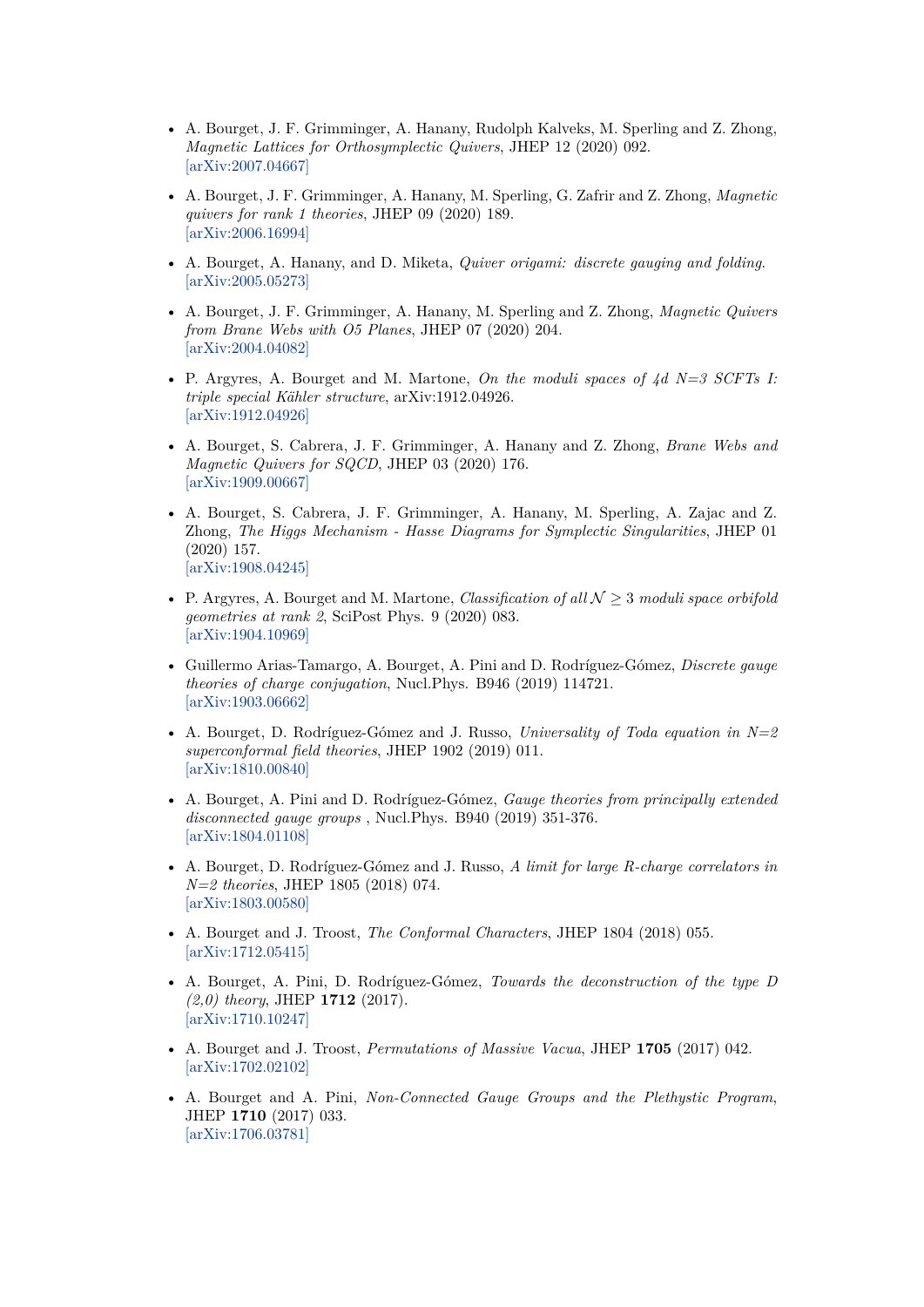- A. Bourget and J. Troost, *The Arithmetic of Supersymmetric Vacua*, JHEP **07** (2016) 036. [\[arXiv:1606.01022\]](https://arxiv.org/abs/1606.01022)
- A. Bourget, *Modularity and Vacua in N* = 1*<sup>∗</sup> Supersymmetric Gauge Theory*, July 2016, PhD thesis. [\[PDF on tel.archives-ouvertes.fr\]](https://tel.archives-ouvertes.fr/tel-01427599/document)
- A. Bourget and J. Troost, *The Covariant Chiral Ring*, JHEP **03** (2016) 163. [\[arXiv:1512.03649\]](https://arxiv.org/abs/1512.03649)
- A. Bourget and J. Troost, *On the*  $\mathcal{N} = 1^*$  *Gauge Theory on a Circle and Elliptic Integrable Systems*, JHEP **01** (2016) 097. [\[arXiv:1511.03116\]](https://arxiv.org/abs/1511.03116)
- A. Bourget and J. Troost, *Counting the massive vacua of N* = 1*<sup>∗</sup> super Yang-Mills theory*, JHEP **1508** (2015) 106. [\[arXiv:1506.03222\]](https://arxiv.org/abs/1506.03222)
- A. Bourget and J. Troost, *Duality and modularity in elliptic integrable systems and vacua of N* = 1*<sup>∗</sup> gauge theories*, JHEP **1504** (2015) 128. [\[arXiv:1501.05074\]](https://arxiv.org/abs/1501.05074)

## Invited Speaker at International Conferences

- 27/04/2022, [Eurostrings](https://indico.in2p3.fr/event/24284/), Lyon, France. "Exploring the Landscape of SCFTs with Magnetic Quivers". [\(slides\)](http://www.antoinebourget.org/attachments/files/presentations/Bourget_Eurostrings_New.pdf)
- 11/02/2022, [Geometrization of \(S\)QFT in](https://sites.google.com/view/geometryqftaspen2022/home)  $D \leq 6$ , Winter Conference at Aspen, USA. "On the Moduli Space of Instantons".
- 10/01/2022, [Connections between String Theory and Special Holonomy Workshop,](https://sites.duke.edu/scshgap/connections-between-string-theory-and-special-holonomy/) Oxford, UK. "Magnetic quivers for singular hyperKähler spaces".
- 23/09/2021, [Geometry of \(S\)QFT,](http://scgp.stonybrook.edu/archives/33220) Simons Center for Geometry and Physics, Stony Brook, USA. "Higgs branches after lockdown". [\[video link\]](https://www.youtube.com/watch?v=CN0FUnS_UZo)
- 03/08/2021, [Nankai Symposium on Mathematical Dialogues,](https://sites.google.com/view/cim-dialogues/home) Chern Institute of Mathematics, Nankai University, Tianjin, China. "Branes, Quivers and Affine Grassmannians". [\[video link\]](https://www.youtube.com/watch?v=DfS_Jx3V4ZA) ([slides](http://www.antoinebourget.org/attachments/files/presentations/MathematicalDialogues.pdf))
- 20/07/2021, [Workshop on Strings, Branes and Gauge Theories](http://45.120.69.181/plan.php/sbg2021), APCTP Pohang, South Korea. "Non simply laced quivers and Moduli spaces of 4d SCFTs".
- 04/12/2020, [Recent Advances in QFT and Geometry](https://sites.google.com/view/qftandgeometryseminars/mini-workshop) "Moduli space of 5d SCFTs, a walk in the tropical rainforest". [\[video link\]](https://www.youtube.com/watch?v=QGUuWIJUfdI) ([slides](http://www.antoinebourget.org/attachments/files/presentations/QFTgeo.pdf))
- 01/06/2020 [Simons Collaboration: Moduli of special holonomy metrics and their periods](https://sites.duke.edu/scshgap/moduli-of-special-holonomy-metrics-and-their-periods/) Lectures on Hasse diagrams for Symplectic Singularities via Magnetic Quivers [\[video link\]](https://sites.duke.edu/scshgap/antoine-bourget-lectures/) ([notes](http://www.antoinebourget.org/attachments/files/presentations/LectureSimons.pdf))
- 09/12/2019 [Joburg Workshop on String Theory, Calabi–Yaus, Machine Learning, and](http://neo.phys.wits.ac.za/public/workshop_13/) [Aspects of 6D QFT](http://neo.phys.wits.ac.za/public/workshop_13/), South Africa. "Symplectic Singularities".
- 18/07/2018 [Supersymmetric theories, dualities and deformations,](http://susy-gauge.itp.unibe.ch/) Albert Einstein Center, Bern, Switzerland. "The importance of being disconnected".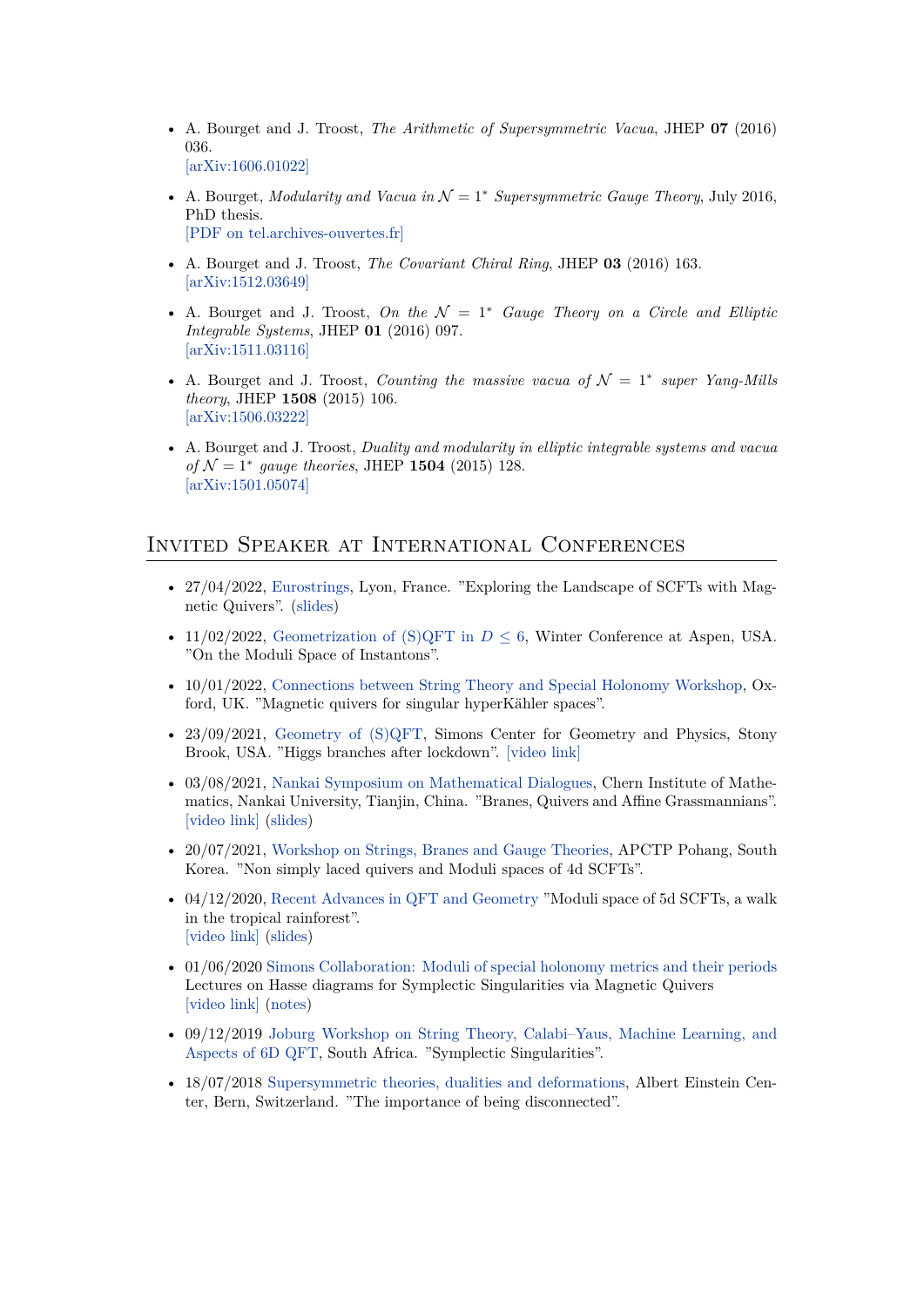#### Other talks and seminars

- 10/05/2022, Albert Einstein Institute, Potsdam. "Exploring the landscape of SCFTs". [\(slides\)](http://www.antoinebourget.org/attachments/files/presentations/potsdam.pdf)
- 06/04/2022, SISSA, Trieste. "Brane Webs and Quivers".
- 10/03/2022, Ecole des Mines de Paris, "Quantum field theory in the third millenium". [\(slides\)](http://www.antoinebourget.org/attachments/files/presentations/Mines.pdf)
- 24/11/2021, Institut de Mathématiques de Bourgogne, Dijon. "What is a Magnetic Quiver?".
- 15/11/2021, IPHT Saclay, Mathematical Physics group, "Quiver subtraction and Hasse diagrams".
- 06/10/2021, Institut de Physique théorique, CEA Saclay, "A very short introduction to quivers".
- 05/10/2021, ENS Paris, "What is a Magnetic Quiver?".
- 04/12/2020, Imperial College, "The Higgs branch of 5d SCFTs: updates and challenges". <https://www.imperial.ac.uk/theoretical-physics/seminars/quiver-meetings/>
- 17/09/2020 SISSA, Workshop on Geometric Correspondences of Gauge Theories X, "Magnetic quivers for rank-1 4d  $\mathcal{N}=4$  theories".
- 17/07/2020 Quiver Meeting, Imperial College, "The Affine Grassmannian and Quivers". [\[video link\]](https://www.imperial.ac.uk/theoretical-physics/seminars/quiver-meetings/)
- 19/12/2019 Rencontres théoriciennes, Institut Henri Poincaré, Paris, France. "Hasse diagrams and Higgs branches".
- 06/12/2019 Utrecht University, "Hasse diagrams and Higgs branches".
- 25/10/2019 Durham University, "Hasse diagrams and Higgs branches".
- 21/10/2019 University of Oxford, "Hasse diagrams and Higgs branches".
- 09/10/2019 Joint seminar, Institute for Theoretical Physics, Leuven, "Hasse diagrams and Higgs branches".
- 30/09/2019 CEICO, Prague, "Hasse diagrams and Higgs branches".
- 21/05/2019 Oviedo University, "Magnetic quivers and Brane Webs for 4d N=2 SQCD".
- 03/04/2019 DESY, Hamburg, "Brane webs and the SQCD Higgs Branch".
- 30/11/2018 Quiver Meeting, Imperial College, "Computing Hilbert series from free resolutions".
- 09/10/2018 Imperial College London, "Extremal correlators in 4d  $\mathcal{N}=2$  SCFTs and Toda equations".
- 02/07/2018 Institut de Physique Nucléaire de Lyon, "Moduli spaces of theories with disconnected gauge groups".
- 05/06/2018 University of Torino, "The importance of being disconnected: principal extension gauge theories".
- 12/02/2018 Oviedo University, "Nilpotent orbits and quiver theories".
- $24/01/2018$  Uppsala University, "Towards deconstruction of type D  $(2,0)$  theory".